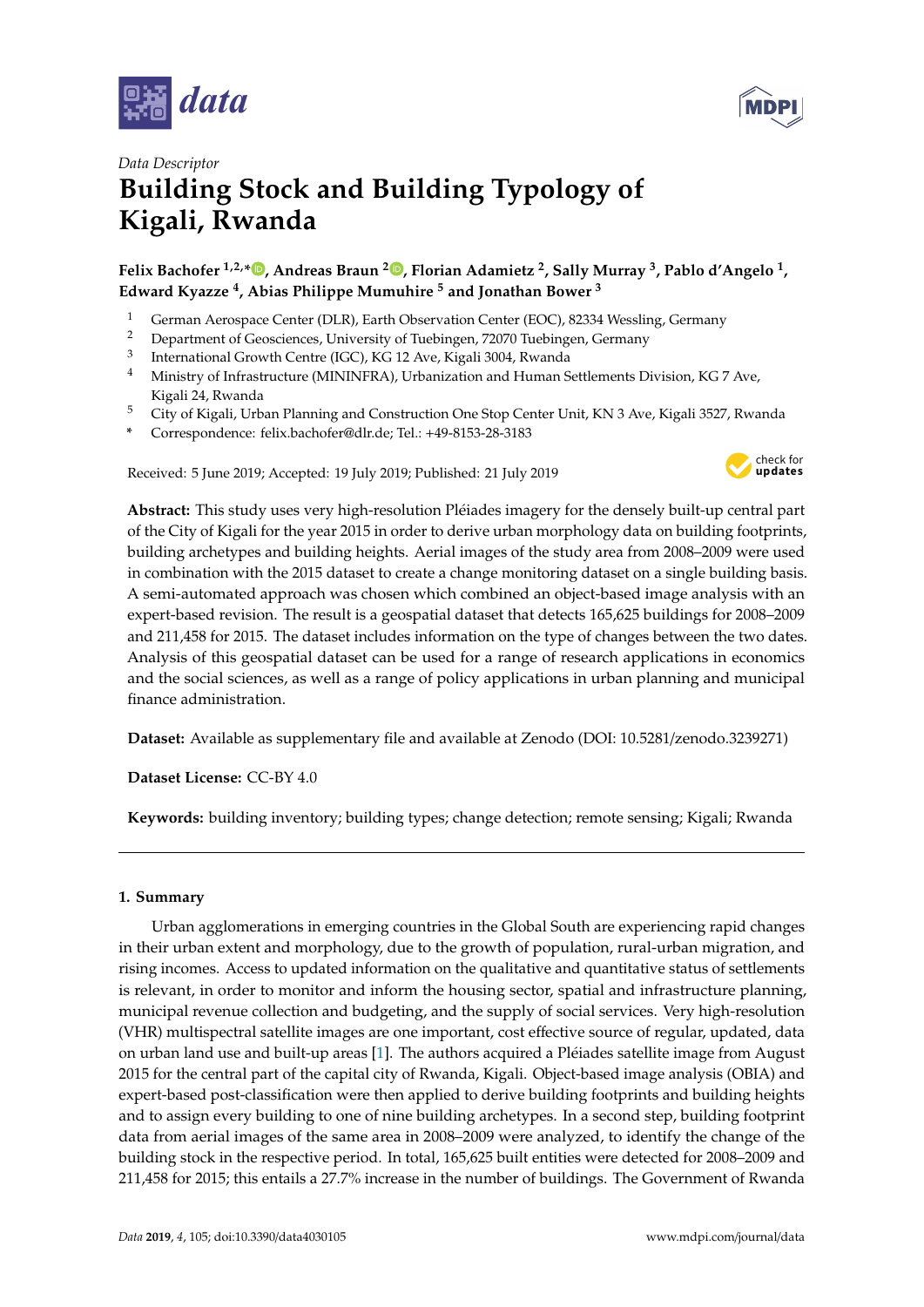has expressed an interest in cost-effectively monitoring and managing the building supply in Kigali. Information from the geospatial dataset can be of use for various research and policy objectives in spatial planning, infrastructure planning, property valuation—which can help in municipal revenue collection and administration—and economic geography more broadly. Further analysis of the proposed dataset might also provide insights that can be transferred to cities with similar geographic and demographic settings. We anticipate that these data will have many other uses to improve our ability to understand dynamics of urban growth. In addition, the datasets can be valuable for the training and testing of image analysis and computer vision methods. The dataset presented is a revised version of a dataset that was used for a published report on the housing supply in Kigali [\[2\]](#page-8-1).  $\frac{1}{1}$  and  $\frac{1}{1}$  can be valued for the training and testing of images can be valued of images of images can be valued of images of images can be valued of images of images of images of images of images of images of

#### **2. Methods** analysis and computer vision methods. The dataset presented is a revised version of a dataset that  $\alpha$  dataset that  $\alpha$

A semi-automatic methodology was applied to a Pleaides satellite image of 2015 to derive building footprints and building archetypes. OBIA was used to delineate building geometries and to provide **2. Methods**  an initial classification of buildings into typologies. An elaborate post-processing and revision process was then applied. The 2015 dataset and aerial images of 2008–2009 were used to detect the change of the building stock for the respective period.

#### 2.1. Study Area

Kigali is the capital city of Rwanda; it had a population of 1,132,686 in 2012 according to the most recent Census [\[3\]](#page-8-2), but this population is growing rapidly. Hills and valleys characterize the topography of the city [\[4\]](#page-8-3) and its morphology is heterogeneous. A new master plan for Kigali was released in 2013 and is currently being updated [\[5\]](#page-8-4). Building activities in the wetlands are restricted. The central business district (CBD) is located on an elevated plateau in the Nyarugenge sector (Figure [1,](#page-1-0) focus area). Unplanned settlements lie adjacent on slopes in the north, west and south; there are villas immediately to the east, followed by an old industrial area in the wetlands. New middle-income and high-income residential areas are emerging throughout the city. Unplanned settlements become more prevalent further from the CBD and sprawl into the rural areas of the city. that is carreitly plant of the city containing activities in the weightig the restation. The car

<span id="page-1-0"></span>

**Figure 1.** Study area and analysis extent. **Figure 1.** Study area and analysis extent.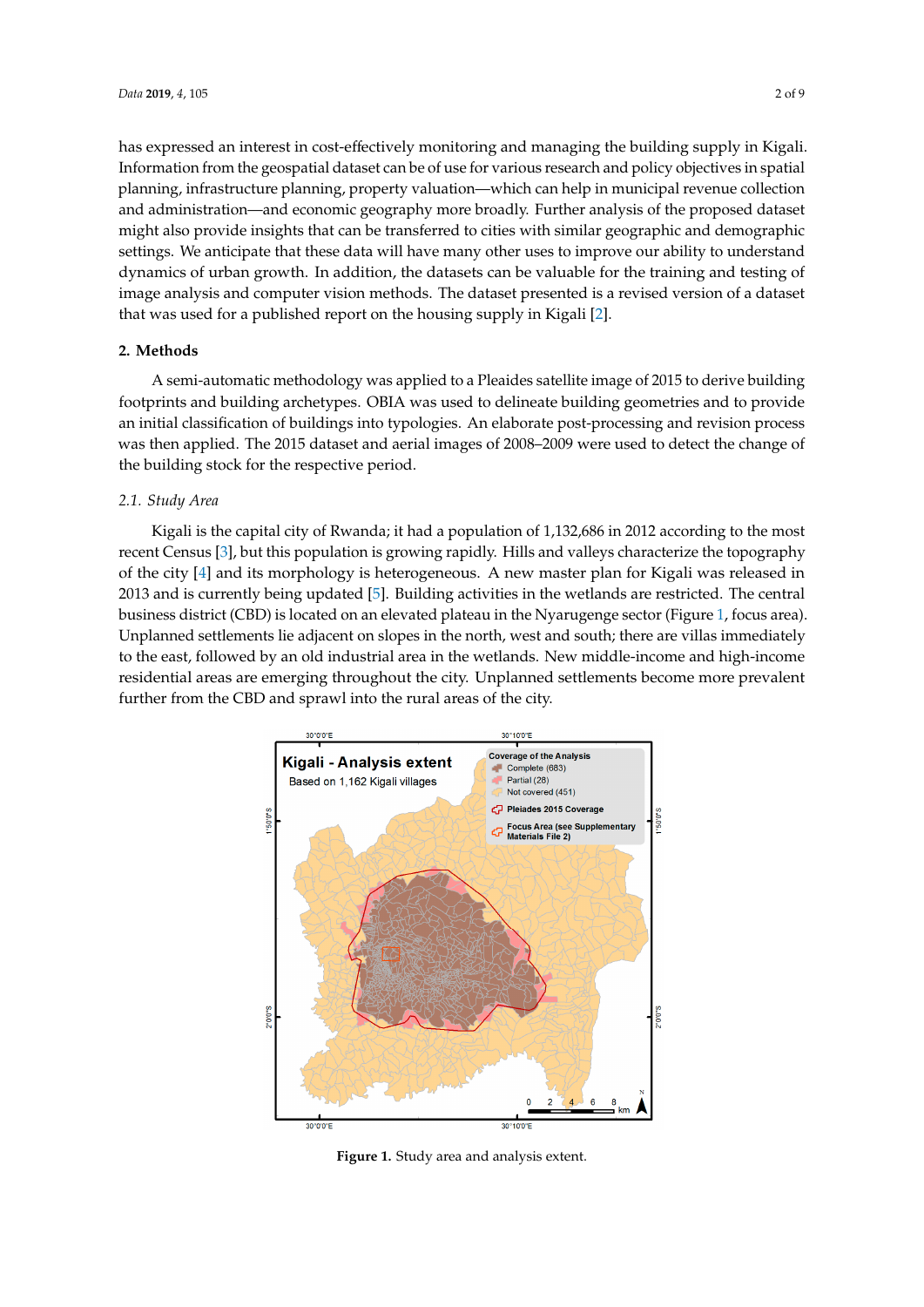A Pléiades tri-stereoscopic satellite image (2015–08–09) was acquired for the densely built-up part of the city of Kigali (Figure [1\)](#page-1-0). The two satellites of the Pléiades mission (1A and 1B) were launched in 2011 and 2012. The satellite constellation provides images with a spatial resolution of 70 cm for the panchromatic channel and 2.8 m for the 4 multispectral channels. The physical resolution is resampled to a spatial resolution of 50 cm and 2 m respectively [\[6\]](#page-8-5). For further processing, the multispectral information was pansharpened to the resolution of the panchromatic channel [\[7\]](#page-8-6). The Pleiades image was orthorectified using a digital surface model that was derived of the tri-stereoscopic image acquisition (see Section [2.7\)](#page-4-0). The 2008–2009 dataset is the product of the last aerial photography mission that was conducted in 2008 and 2009 and which resulted in orthoimages covering Rwanda [\[8\]](#page-8-7). The spatial resolution of the images is 25 cm. Only visual spectral bands (blue, green, and red) were taken, and the radiometric information of the images was adjusted with unknown parameters. This limits the possibilities of an automatic analysis of the 2008–2009 data.

#### *2.3. Reference Data*

To contribute to the image classification and the building extraction, as well as the validation of the results, reference information was collected for 889 buildings in three field surveys between 2014 and 2015. These reference data include information on the respective GPS position, reference pictures, building type, roof material, and roof type, as well as the building height for 837 of the reference buildings. Subsequent to the data collection, the measured GPS positions were assigned to the respective reference buildings identified in the remote sensing images by the surveyors, in order to correct for GPS measurement variances.

#### *2.4. Building Typology*

Based on an analysis of the reference data collected and discussions with local stakeholders, a series of building archetypes were defined that can be identified from remote sensing images (Table [1,](#page-2-0) see detailed description in Supplementary Materials File1). They are based on the morphological characteristics of a building, not its functional usage. The minimum area of a building in the final dataset is  $5 \text{ m}^2$ . Class-dependent thresholds are defined in Table [1.](#page-2-0) The short names defined in Table [1](#page-2-0) are used to refer to the respective building class in this document.

<span id="page-2-0"></span>

| <b>Building</b><br><b>Archetypes/Building Class</b>         | Code | <b>Short</b><br><b>Names</b> | Minimum<br>Area $(m^2)$ | Maximum<br>Area $(m^2)$ | Minimum<br>Height (m) | Maximum<br>Height (m) |
|-------------------------------------------------------------|------|------------------------------|-------------------------|-------------------------|-----------------------|-----------------------|
| Rudimentary, basic or<br>unplanned buildings                |      | <b>Basic</b>                 | 5                       | 150                     | 2.1                   | 6                     |
| Building in block<br>structure/large<br>courtyard buildings | 2    | <b>Block</b>                 | 5                       |                         | 2.1                   | 8                     |
| Bungalow-type buildings                                     | 3    | Bungalow                     | 40                      | 500                     | 3.1                   | 12                    |
| Villa-type buildings                                        | 4    | Villa                        | 150                     | 600                     | 3.2                   | 15                    |
| Low to mid-rise multi-unit<br>buildings                     | 5    | Mid-rise                     | 100                     |                         | 3                     | 10                    |
| High-rise buildings                                         | 6    | High-rise                    | 200                     | ٠                       | 8                     |                       |
| Halls                                                       | 7    | Hall                         | 100                     |                         | 3                     |                       |
| Special structures                                          | 8    | Special                      | 5                       | -                       |                       |                       |
| Construction site                                           | 9    | Construction                 | 5                       | ۰                       |                       |                       |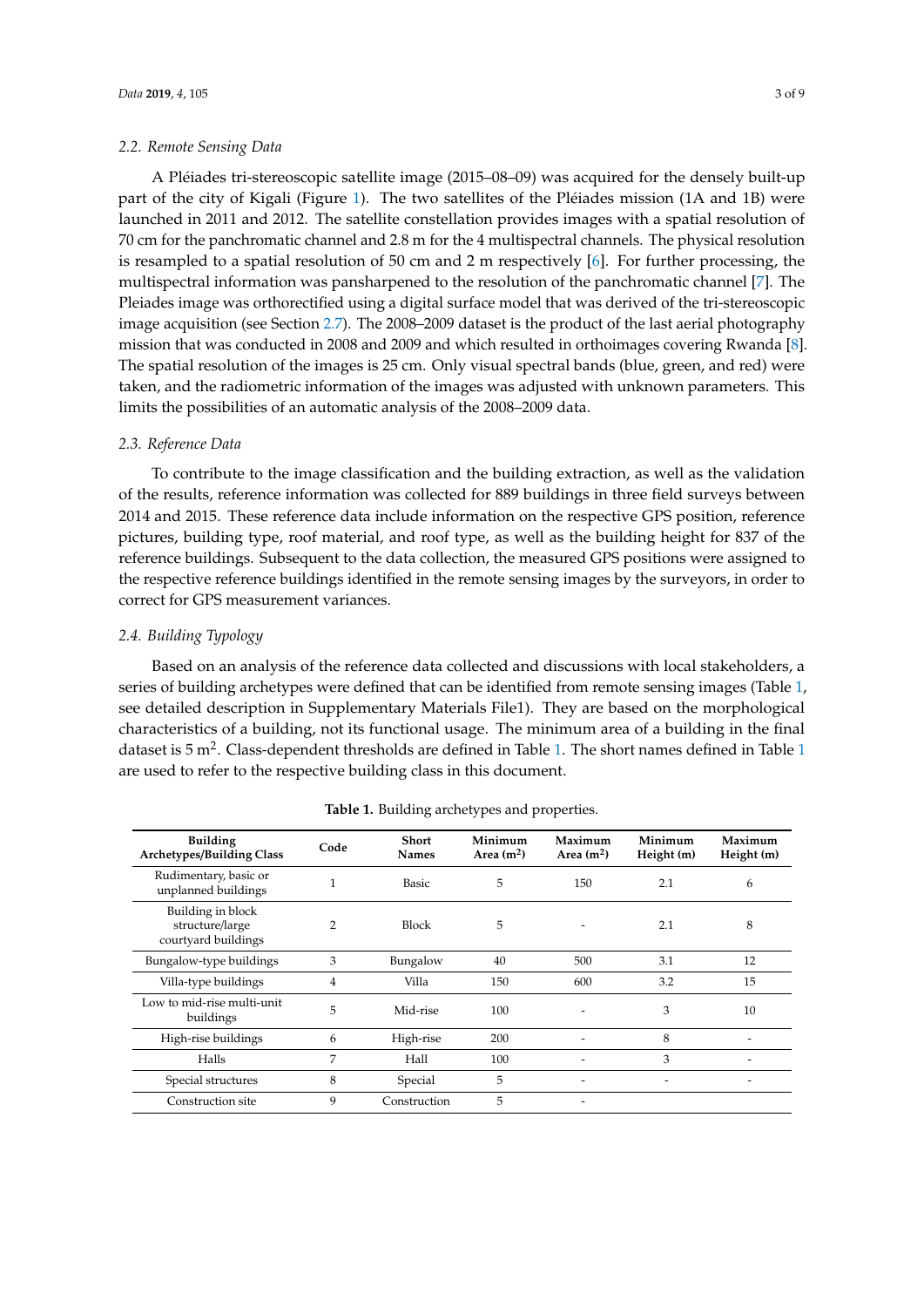#### *2.5. Object-Based Image Analysis (OBIA)*

OBIA was chosen to classify land use and land cover (LULC) from the Pléiades image. With OBIA, a remote sensing image is subdivided into image segments consisting of neighboring pixels [\[9\]](#page-8-8). A multi-resolution segmentation approach was applied for the delineation of image objects [\[10,](#page-8-9)[11\]](#page-8-10). In this bottom-up approach, region merging is applied starting from pixel level. The segmentation process was enhanced by an edge layer, derived with the Canny edge operator [\[12,](#page-8-11)[13\]](#page-8-12). The resulting proced with characterizing an engo my crystal with a rule change of permeappers in the central group of the rules of the ruleset were in mage segments were classified with a rule-based approach. The parameters used for the the spectral information of the Pleiades image, the three first principle components and the Normalized  $\,$ Differenced Vegetation Index (NDVI). A thematic road layer (revised OpenStreetMap layer [\[14\]](#page-8-13)) was used to delineate traffic infrastructure from building objects. Of the resulting LULC classification, only the class representing built-up objects was considered for further processing. Based on the building class thresholds (Table 1) and the segment properties, a preliminary class[ifi](#page-2-0)cation of the building footprints was conducted. Based on the building conducted on the segment properties, and the segment properties, and the segment properties, and the segment properties, and the segment properties, and the segment propertie  $s$  segments were enassined with a rule based approach. The parameters ased for the rules of

#### <span id="page-3-1"></span>*2.6. Geospatial Processing, Modelling, Expert Based Revision, and Manual Editing 2.6. Geospatial Processing, Modelling, Expert Based Revision, and Manual Editing*

A multi-step post-processing of the rule-based OBIA was necessary in order to overcome some of the limitations of the dataset. In the intermediate dataset, large patches detected as a single building often in fact represented multiple adjacent buildings in densely built-up areas. The official cadastral dataset of Kigali from August 2014, which was provided by the City of Kigali, was used to split these large objects at the borders of plots. of the dataset. In the intermediate dataset, large patches detected as a single patches

However, for many plots, several adjacent "Basic" buildings remain, resulting in an However, for many plots, several adjacent "Basic" buildings remain, resulting in an underestimation of the number of "Basic" buildings. To give a better estimation of the total number of basic buildings, 1162 "Basic" buildings were digitized manually and assessed using various descriptive statistics. The median ground floor area is  $75.2$  m<sup>2</sup>. After a visual inspection of the results, as well as taking into account the statistics, the authors decided to split areas as soon as the doubled median size is reached  $(150.4 \text{ m}^2)$  and for "Basic" buildings above this size, to add a further split every  $75.2 \text{ m}^2$  using a look-up table (LUT, Table [2\)](#page-3-0). Therefore, basic buildings with the respective attribute "Model =  $1$ " (see Table 7), do not represent the real-world delineations to adjacent buildings. buildings.  $\frac{1}{2}$  and  $\frac{1}{2}$ . The state of table  $\frac{1}{2}$  and  $\frac{1}{2}$ . The respective buildings above this size, to do a further spin every 75.2 m

| <b>Range of Object Area</b> | New Number of    | Basic building reference (1.162 samples)                                          |
|-----------------------------|------------------|-----------------------------------------------------------------------------------|
| (m <sup>2</sup> )           | <b>Buildings</b> | 80                                                                                |
| $0 - 150.4$                 |                  | 70<br>$median = 75.2$<br>60                                                       |
| 150.4-225.6                 |                  |                                                                                   |
| 225.6-300.8                 |                  | guency<br>g<br>40                                                                 |
| 300.8-376                   | 4                | ۴ě<br>30                                                                          |
| 376-426.2                   | 5                | 20                                                                                |
| 426.2-501.4                 | 6                | $10$<br>$\Omega$                                                                  |
| 501.4-531.31                | ⇁                | 20<br>40<br>120<br>140<br>60<br>80<br>100<br>Building footprint in m <sup>2</sup> |

<span id="page-3-0"></span>**Table 2.** LUT to model the number of "Basic" buildings of large patches. The histogram is showing the **Table 2.** LUT to model the number of "Basic" buildings of large patches. The histogram is showing distribution of the ground floor area of the manually digitized reference buildings. the distribution of the ground floor area of the manually digitized reference buildings.

edges, due to the spatial resolution of the Pléiades image and the segmentation process. In order to The building outlines detected with OBIA mostly occur as irregular shapes without straight edges, due to the spatial resolution of the Pléiades image and the segmentation process. In order to provide buildings with more standardized geometries for use in urban planning and cartographic illustrations, the outlines were automatically generalized to reduce geometric artifacts and to create more regular and angular shapes [15]. The Shape Index (SI) was utilized to identify and remove artefacts [16]. The dataset was also corrected for topology and plausibility.

 $\mathbf{r}$  and shadow effects of complex roof structures of complex roof structures of complex roof structures of complex roof structures of complex roof structures of complex roof structures of complex roof structures of c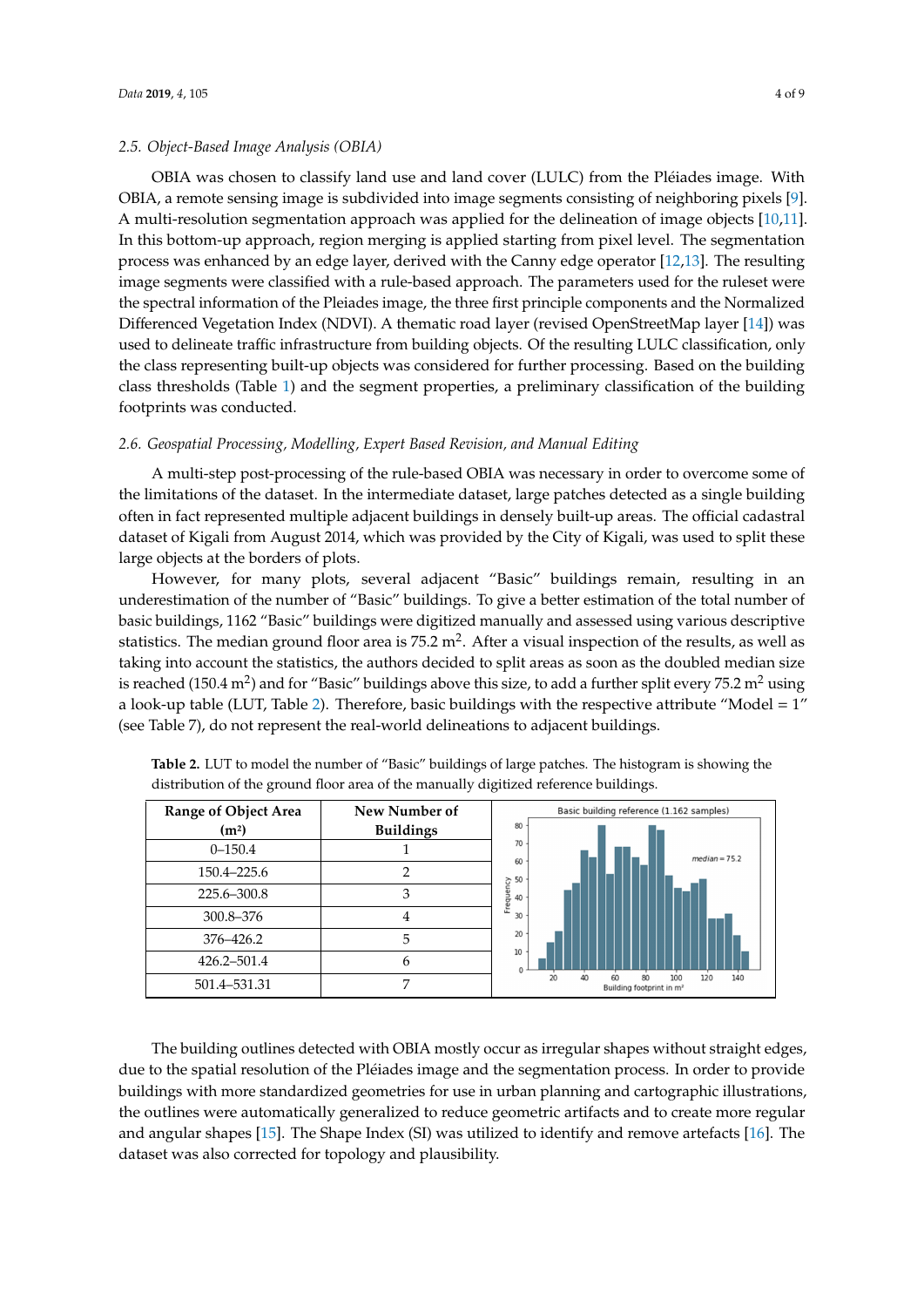In some cases, the spectral properties of rusty corrugated metal roofs were similar to the surrounding open soil and dusty roads. The segmentation and classification in the OBIA processing was therefore erroneous. In addition, light and shadow effects of complex roof structures often resulted in several segments where one would have been correct. A laborious visual inspection of the intermediate results (object geometries and classification) was conducted and a manual correction applied where appropriate. A manual correction of the delineations and exact geometries of the modelled "Basic" buildings using the LUT was not applied.

A mapping of the change between the aerial images of 2008–2009 and the Pléiades 2015 analysis was then conducted manually. The reason for this is that the aerial images do not provide spectral information in the infrared domain, and color adjustments by the initial data provider lowered the radiometric resolution, resulting in the automated identification of buildings and type changes having insufficient accuracy. For the manual revision, the aerial images were overlaid with the 2015 results and then revised for the existence of buildings and the change of geometries. In addition, the type of change between the periods was also recorded in this process (see Table [3\)](#page-4-1).

<span id="page-4-1"></span>

| <b>Change Code</b> | <b>Type of Change</b>                                                                                                                                                                         |
|--------------------|-----------------------------------------------------------------------------------------------------------------------------------------------------------------------------------------------|
|                    | No change                                                                                                                                                                                     |
| 2                  | Newly built (on a previously unbuilt area)                                                                                                                                                    |
| 3                  | Upgrading/renovation (roof, structure) of an existing building or newly built building<br>without a significant change of the building class or footprint area                                |
| 4                  | Upgrading/renovation (roof, structure) of an existing building or newly built building<br>with a change of the building class. No change in the number of buildings and the<br>footprint area |
| 5                  | Building replaced by one or more newly built buildings with a change of the building<br>class OR a significant change of the footprint area                                                   |
| 6                  | Building demolished                                                                                                                                                                           |

**Table 3.** Description of change types.

#### <span id="page-4-0"></span>*2.7. Building Heights*

A Digital Surface Model (DSM) was derived from the tri-stereoscopic Pléiades data using the approach described in [\[17\]](#page-8-16). As dense matching requires a relative orientation at sub-pixel level, bundle block adjustment was used estimate RPC (rational polynomial coefficient) bias corrections for each Pleiades image. Pairwise dense image matching was performed using Semi-Global Matching (SGM), producing a point cloud for each of the three stereo pairs. The point clouds were reprojected into a digital surface model with a grid spacing of 0.5 m and merged using pixel-wise median. After removing small, inconsistent regions, remaining no-data areas caused by occlusions and dark shadows were filled by propagating the ground height. A digital terrain model (DTM) was generated from the DSM using an adapted version of the method reported in [\[18\]](#page-8-17), which analyzes height steps and slopes along multi-directional trajectories at each DSM pixel. Holes in the DTM were closed using interpolation, and a normalized DSM (nDSM) was generated for obtaining relative heights (DSM minus DTM).

It was straightforward to determine building heights for objects in flat areas (such as the CBD). For other areas, Kigali's concave and convex slopes, as well as high building density in some areas, presented a challenging setting for stereoscopic analyses and resulted in positive and negative variances. A building class-dependent approach was chosen to assign building heights to the respective footprints of 2015. The mean value of the nDSM of each object was derived, which had lower deviations than the median or maximum value. In case the value exceeded the minimum or maximum threshold of the reference data (see Table [1\)](#page-2-0), the height of the building was assigned to the respective threshold.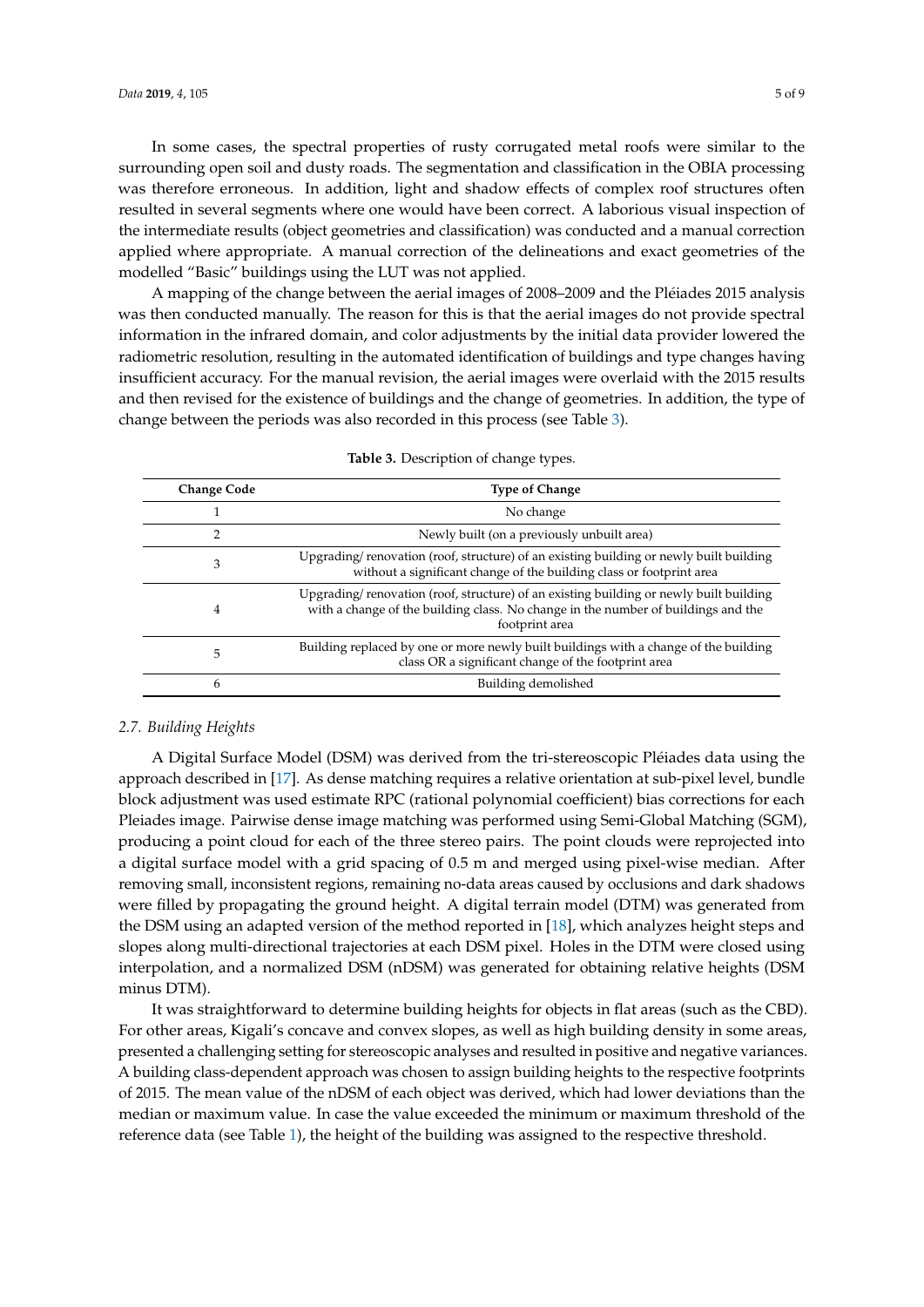#### **3. Data Description**

#### *3.1. Basic Statistics on the Dataset*

Table [4](#page-5-0) illustrates the basic statistics of the resulting spatial datasets. The "Basic" building type is predominant; the area of buildings of this type increased by 20.5% between 2008–2009 and 2015. However, the number of higher value type buildings such as "Bungalow" and "Villa" increased by a higher percentage. The number of construction sites that could be identified from remote sensing dropped by 58.5%. The total number of buildings, as well as the total built-up area in the study area, increased by 27.7% and 27.8% respectively. Exemplary illustrations of the building typology for the CBD of Kigali are provided in Supplementary Materials File2.

<span id="page-5-0"></span>

| <b>Building</b><br>Type | No. of<br><b>Buildings</b><br>2008-2009 | No. of<br><b>Buildings</b><br>2015 | Change of<br>Number of<br><b>Buildings</b> | Change<br>in $%$ | Area of Buildings<br>$2008 - 2009$ (m <sup>2</sup> ) | Area of<br><b>Buildings</b><br>$2015$ (m <sup>2</sup> ) | <b>Total Area</b><br>Change $(m^2)$ | Area<br>Change<br>in $%$ |
|-------------------------|-----------------------------------------|------------------------------------|--------------------------------------------|------------------|------------------------------------------------------|---------------------------------------------------------|-------------------------------------|--------------------------|
| Basic                   | 135,577                                 | 170.805                            | 35.228                                     | $26.0\%$         | 9.590.293                                            | 11.558.170                                              | 1.967.877                           | 20.5%                    |
| <b>Block</b>            | 1609                                    | 1587                               | $-22$                                      | $-1.4%$          | 339.830                                              | 340.747                                                 | 917                                 | 0.3%                     |
| Bungalow                | 20.313                                  | 27,610                             | 7297                                       | 35.9%            | 3,853,114                                            | 5.179.569                                               | 1.326.455                           | 34.4%                    |
| Villa                   | 1542                                    | 4781                               | 3239                                       | 210.1%           | 471.511                                              | 1,371,557                                               | 900.046                             | 190.9%                   |
| Mid-rise                | 503                                     | 806                                | 303                                        | $60.2\%$         | 290.089                                              | 470.566                                                 | 180.477                             | 62.2%                    |
| High-rise               | 211                                     | 371                                | 160                                        | 75.8%            | 154.731                                              | 303.134                                                 | 148.403                             | 95.9%                    |
| Hall                    | 3396                                    | 4306                               | 910                                        | 26.8%            | 1,896,004                                            | 2,456,091                                               | 560.087                             | 29.5%                    |
| Special                 | 211                                     | 253                                | 42                                         | 19.9%            | 48.338                                               | 61.508                                                  | 13.170                              | 27.2%                    |
| Construction            | 2263                                    | 939                                | $-1324$                                    | $-58.5%$         | 611.744                                              | 311.927                                                 | $-299.817$                          | $-49.0%$                 |
| <b>SUM</b>              | 165.625                                 | 211.458                            | 45,833                                     | 27.7%            | 17,255,654                                           | 22.053.269                                              | 4.797.615                           | 27.8%                    |

**Table 4.** Basic results derived from the dataset.

#### *3.2. Accuracy Assessment and Known Limitations*

As explained in the Methods section, the number and the geometries of a large proportion of "Basic" buildings is the result of a modelling approach based on the statistics of manually digitized building footprints. The geometries of all buildings result from the combination of OBIA segments, automatic generalization, and eventual manual revision or complete manual digitizing. The geometries are therefore only an approximation of the real-world building footprints.

Using the reference information of the field campaigns, an accuracy assessment of the building type classification of 2015 was applied. It shows that, on the one hand, a high overall accuracy could be achieved, but on the other hand, even with an extensive manual revision of the dataset, there are differences between on-the-ground validation and remote sensing image interpretation (Table [5\)](#page-5-1).

|                    | <b>Classified Building Types</b> |          |                |     |                |     |          |          | <b>Producer's Accuracy</b> |                                               |
|--------------------|----------------------------------|----------|----------------|-----|----------------|-----|----------|----------|----------------------------|-----------------------------------------------|
|                    |                                  | 1        | $\overline{2}$ | 3   | 4              | 5   | 6        | 7        | 8                          |                                               |
|                    |                                  | 330      |                | 3   | 0              | 0   | $\Omega$ | $\Omega$ | 0                          | 99%                                           |
|                    | 2                                | $\Omega$ | 84             | 0   | 0              | 0   | $\Omega$ | 0        |                            | 100%                                          |
| Data               | 3                                | 11       | $\Omega$       | 243 | $\overline{2}$ | 0   | $\Omega$ |          |                            | 95%                                           |
|                    | 4                                | $\Omega$ | $\Omega$       | 11  | 90             | 0   | $\Omega$ | ∩        |                            | 89%                                           |
|                    | 5                                | $\Omega$ | $\Omega$       |     | 0              | 24  | ∍        | 2        | 0                          | 83%                                           |
| Reference          | 6                                | 0        |                |     | 0              |     | 37       | 0        |                            | 97%                                           |
|                    | 7                                |          | $\Omega$       | ∍   | 0              |     | $\Omega$ | 38       |                            | 90%                                           |
|                    | 8                                | $\Omega$ | 1              |     | $\Omega$       | 0   | $\Omega$ | $\Omega$ | $\overline{2}$             | 50%                                           |
| User's<br>Accuracy |                                  | 96%      | 98%            | 93% | 98%            | 92% | 95%      | 93%      | 100%                       | <b>Overall Accuracy</b><br>$848/889 = 95.4\%$ |

<span id="page-5-1"></span>**Table 5.** Accuracy assessment of the building type classification 2015. No information on construction sites (class 9) was collected for the reference data.

An accuracy assessment was also conducted for the adjusted building heights (in the knowledge that the heights were adjusted by thresholds derived of the reference dataset). The analysis gives some background on the derivations that have to be expected with the dataset (Table [6\)](#page-6-0).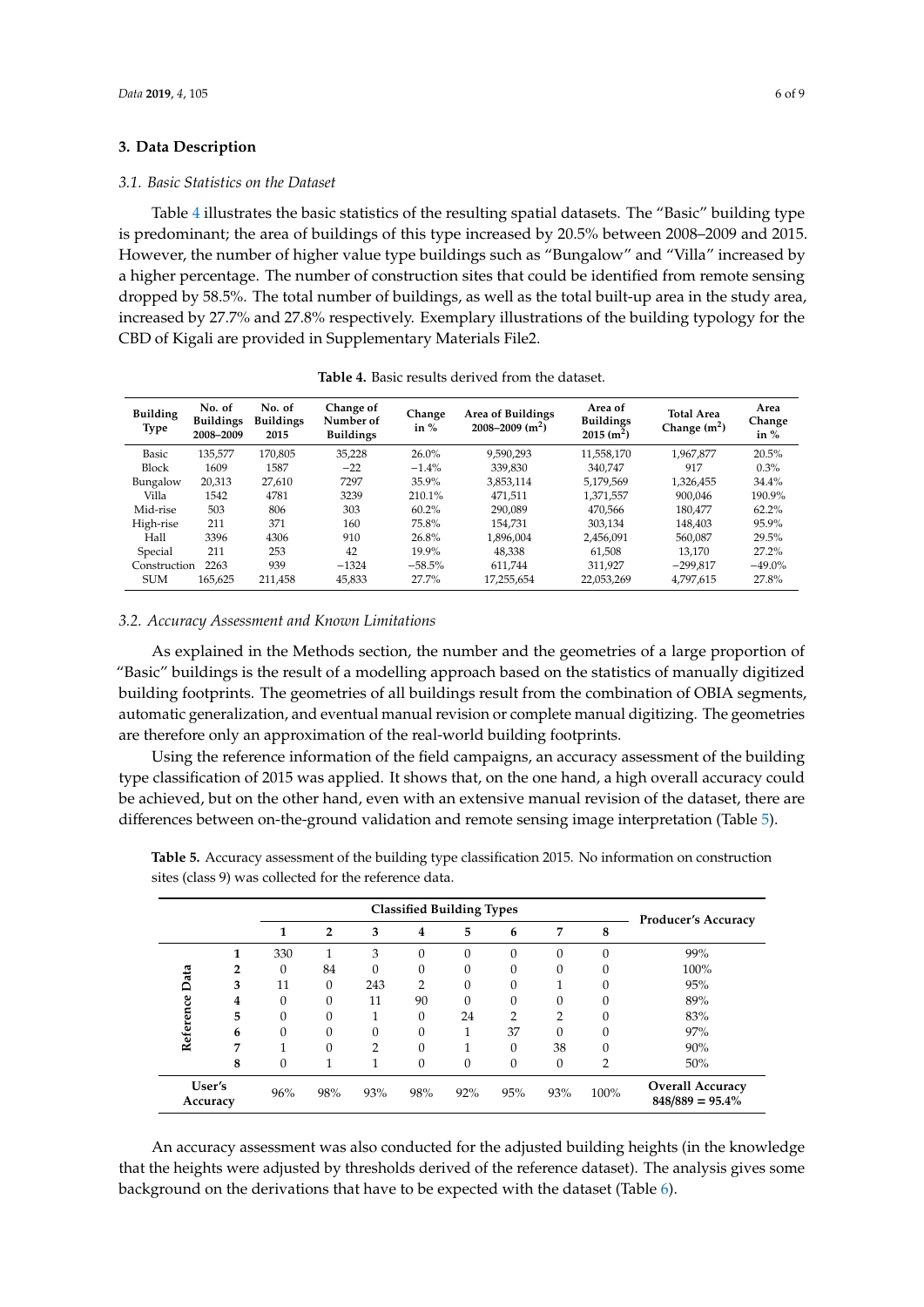<span id="page-6-0"></span>

| <b>Building Type</b>          |      |      |      |      |      |      | All Buildings |
|-------------------------------|------|------|------|------|------|------|---------------|
| Mean absolute derivation in m | 0.78 | 0.83 | 0.84 | 1.28 | 3.83 | 1.54 |               |

**Table 6.** Accuracy of building heights of 2015 using 837 reference values.

#### *3.3. Private Data Protection*

The dataset does not contain any non-anonymous data collected during the field reference campaigns. The attributes are purely a result of the geospatial analyses described in the Methods section. A precise cadastral dataset was used to intersect and split large buildings situated on more than one parcel. However, the data user cannot be certain of the original plot geometries since subsequent automatic generalisation of the building geometries altered the extent and outlines of the building footprints.

#### <span id="page-6-2"></span>*3.4. Data Type*

The spatial dataset named EO4Kigali.shp is an ESRI polygon Shapefile (\*.shp), which can be read by common Geoinformation Systems (GIS). A Shapefile stores the geometry and attributes of spatial features [\[19\]](#page-8-18). Attributes are held in a dBASE® format file. The dataset is projected in WGS 84/UTM zone 36S (EPSG: 32736). The shapefile comes with a Layer file (\*.lyr) that provides an optional symbology for ESRI ArcGIS software packages, a Styled Layer Descriptor (\*.sld) that provides an optional symbology for other GIS tools, as well as a QGIS metadata file (\*.qmd).

#### *3.5. Data Structure*

The 2008–2009 and the 2015 information on the building stock, as well as the change information is stored in a single Shapefile. Table [7](#page-6-1) shows the structure and coding of the attribute table.

<span id="page-6-1"></span>

| <b>Column Name</b> | Content                                                                                                                                                             | Valid for 2008–2009 | Valid for 2015 |
|--------------------|---------------------------------------------------------------------------------------------------------------------------------------------------------------------|---------------------|----------------|
| Model              | Value "1" indicates that the object results from the splitting of a large<br>"Basic" building segment according to the LUT in Section 2.6.                          | X                   | X              |
| Change             | Indicates the type of change between 2008–2009 and 2015. The value<br>ranges from 1-6 for 2008-2009, and from 1-5 for 2015 (see Table 3).                           | X                   | X              |
| $2015$ _ty         | Indicates the building archetype by code for the year 2015. The value<br>ranges from 1-9 (0 in case a building that existed in 2008-2009<br>was demolished).        |                     | X              |
| $2009$ _ty         | Indicates the building archetype by code for 2008/2009. The value<br>ranges from 1–9 (0 in the case that a building was newly built<br>between 2008/2009 and 2015). | X                   |                |
| 2015_name          | Indicates the building archetype by its short name for the year 2015.                                                                                               |                     | X              |
| $2009$ name        | Indicates the building archetype by its short name for the year 2009.                                                                                               | X                   |                |
| Height             | Corrected mean object height in m (corresponds to the<br>2015 buildings).                                                                                           |                     | X              |
| Shape_Leng         | Total perimeter of the object in m.                                                                                                                                 | X                   | X              |
| Shape_Area         | Total area of the object in $m^2$ .                                                                                                                                 | X                   | X              |
| UID                | Unique identifier (Integer) of an object feature.                                                                                                                   | X                   | X              |

| Table 7. Attributes of the dataset (EO4Kigali.shp). |  |
|-----------------------------------------------------|--|
|-----------------------------------------------------|--|

#### **4. User Notes**

In this section, the authors give some recommendations for working with the dataset. The number and the geometries of a large part of the "Basic" buildings is the result of a modelling approach informed by the descriptive statistics derived for the sample of manually digitized building footprints. Therefore, the authors advise against reliance on the numbers of the "Basic" building class as more than estimates but to utilize the area statistics for more reliable statistical analyses.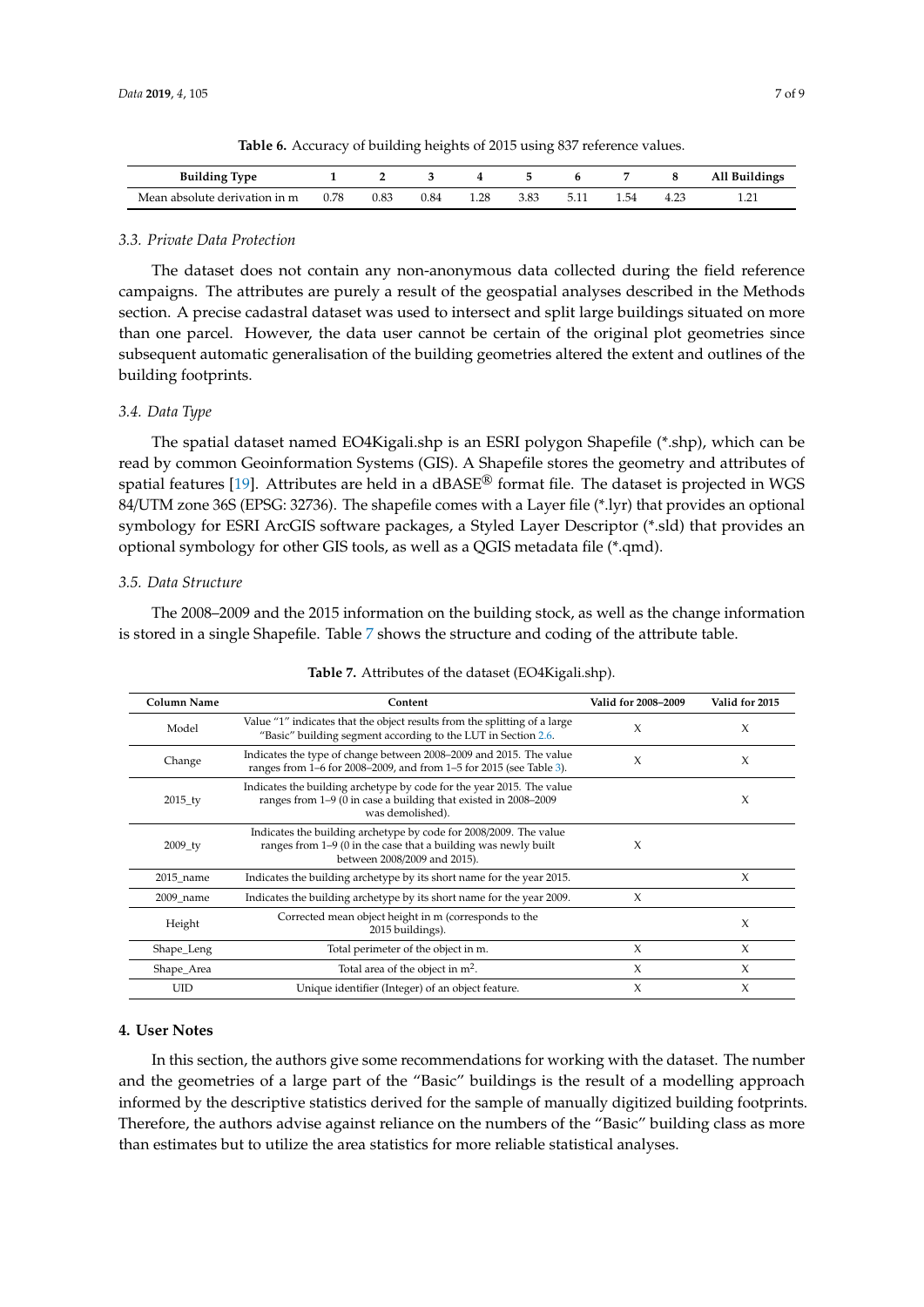Structured Query Language (SQL) can be used to analyze the attributes of the dataset. The following list of exemplary SQL queries might help data users to retrieve additional results and become familiar with the dataset:

- Which buildings existed in 2015?
	- SELECT FROM EO4Kigali.shp WHERE (F2015\_ty  $> 0$ )
- Which buildings existed in 2008–2009?
	- SELECT FROM EO4Kigali.shp WHERE (Change = 1 OR Change = 3 OR Change = 4 OR Change  $= 6$ )
- Which/how many "Bungalow" buildings existed in 2015?
	- SELECT FROM EO4Kigali.shp WHERE (F2015\_ty = 3)
- For which buildings were no changes detected between 2008–2009 and 2015?
	- SELECT FROM EO4Kigali.shp WHERE (Change = 1)
- Which/how many buildings were demolished between 2008–2009 and 2015?
	- SELECT FROM EO4Kigali.shp WHERE (Change = 6)
- To include buildings that were rebuilt/renovated to a new building type:
	- SELECT FROM EO4Kigali.shp WHERE (Change  $= 6$  OR Change  $= 4$ )
- Which/how many were newly built/rebuilt between 2008–2009 and 2015?
	- SELECT FROM EO4Kigali.shp WHERE (Change  $= 2$  OR Change  $= 3$  OR Change  $= 4$  OR Change  $= 5$ ); (Remark: with Change  $= 3$  buildings are included that might only be renovated or slightly changed).
- Which/how many of object geometries of the "Basic" buildings were modelled and do therefore not represent the actual delineation to adjacent buildings?
	- SELECT FROM EO4Kigali.shp WHERE (Model = 1)

**Supplementary Materials:** The following are available online at http://[www.mdpi.com](http://www.mdpi.com/2306-5729/4/3/105/s1)/2306-5729/4/3/105/s1, File1: Building archetypes description, File2: Illustrations of the dataset, File3: EO4Kigali.shp dataset with auxiliary files (see Section [3.4\)](#page-6-2).

**Author Contributions:** Conceptualization, F.B.; methodology, F.B.; validation, F.B.; formal analysis, F.B., A.B., F.A., and P.d.A.; investigation, F.B. and J.B.; resources, F.B., A.P.M., and E.K.; data curation, F.B.; writing—original draft preparation, F.B.; writing—review and editing, all authors; visualization, F.B.; project administration, F.B.; funding acquisition, F.B. and S.M.

**Funding:** This research was supported by the German Ministry of Education and Research (Bundesministerium für Bildung und Forschung, BMBF) with the research project Rapid Planning, grant number 01LG1301K and the International Growth Centre (IGC), grant number VCU-VRWA-VXXXX-38418.

**Acknowledgments:** We acknowledge the support of student assistants Nina Gnann, Thomas Spieß, Johanna Kinkela, and Thimm Zwiener in the manual editing and of the support of Vianney Byiringiro in the collection of reference data.

**Conflicts of Interest:** The authors declare no conflicts of interest. The funders had no role in the design of the study; in the collection, analyses, or interpretation of data; in the writing of the manuscript; or in the decision to publish the results.